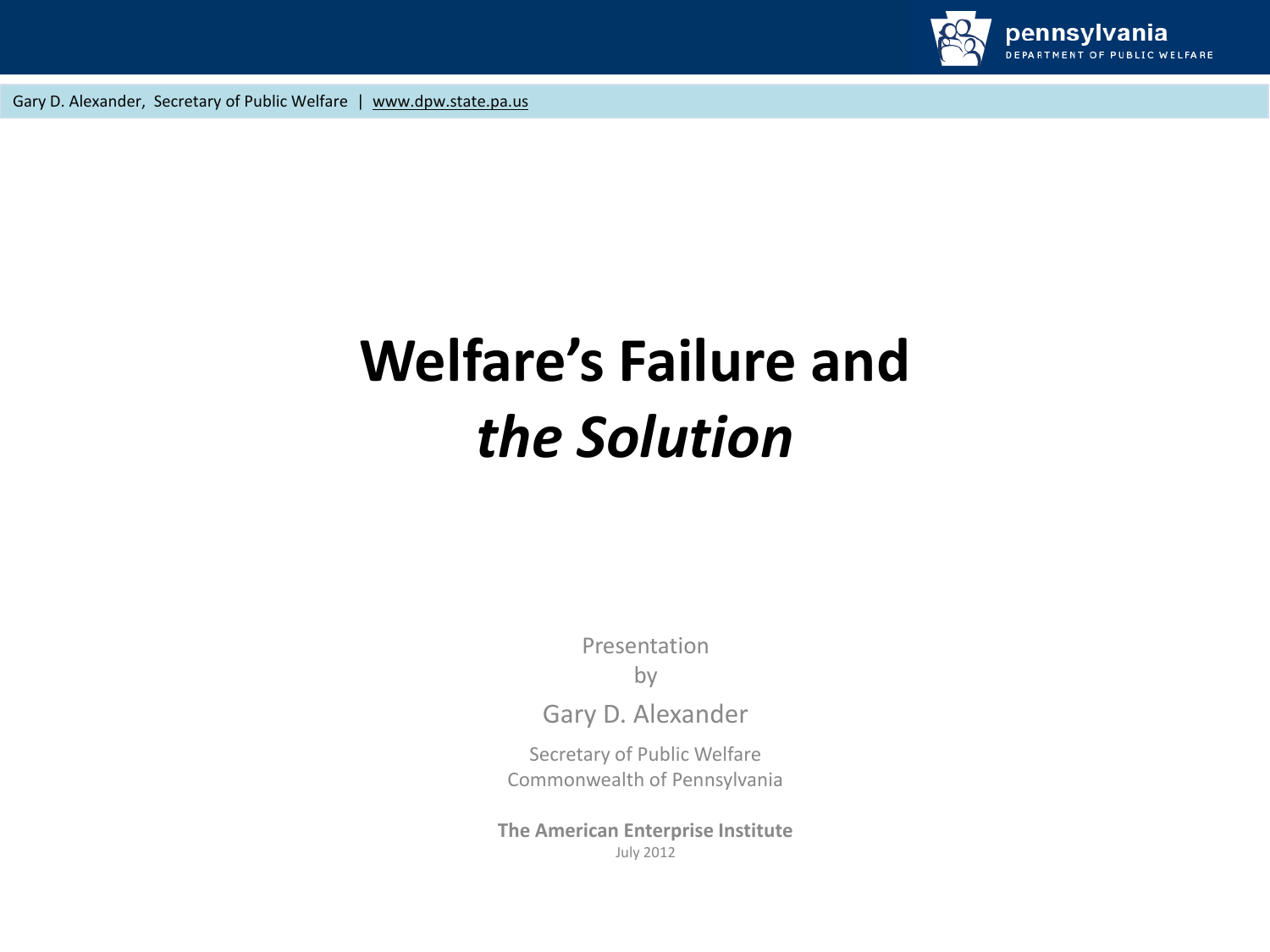

- The Welfare Problem
	- Chaos
	- No Transparency
	- The Welfare Cliff
	- The President's Healthcare Tax makes each of these problems worse.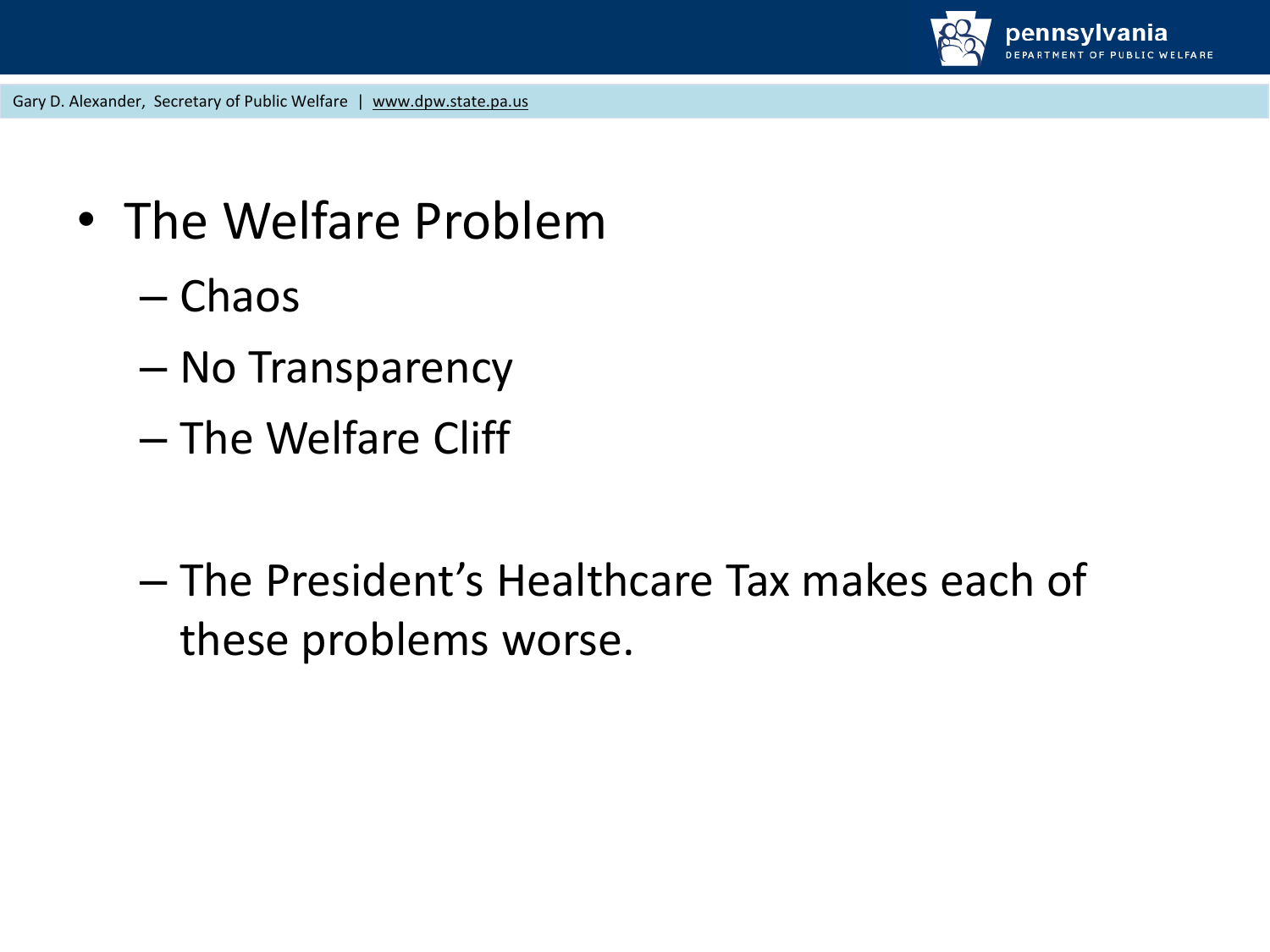

"The U.S. welfare system would be an unlikely model for anyone designing a welfare system from scratch. The dozens of programs that make up the 'system' have different (sometimes competing) goals, inconsistent rules, and over-lapping groups of beneficiaries."

#### **-Concise Encyclopedia on Economics**

Introductory sentences on the topic of "welfare" by Thomas MaCurdy and Jeffrey M. Jones. Thomas MaCurdy is the Dean Witter Senior fellow at the Hoover Institution and a professor of economics at Stanford University. He is a member of standing committees that advise the CBO, the U.S. Bureau of Labor Statistics, and the U.S. Census. Jeffrey M. Jones is a research fellow at the Hoover Institution. He was previously executive director of Promised Land Employment Service.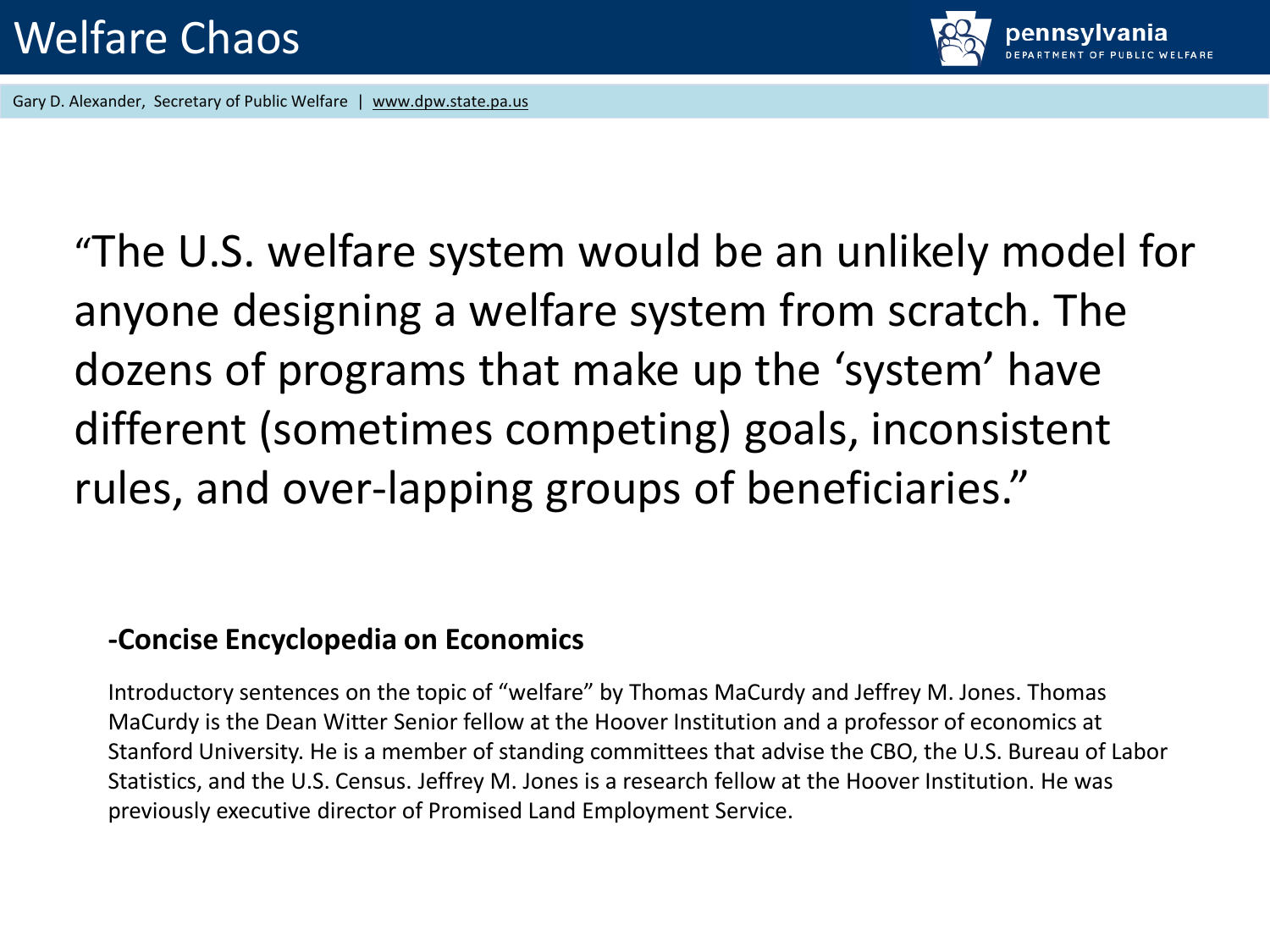## Chaos in the Federal-State Relationship



Gary D. Alexander, Secretary of Public Welfare | www.dpw.state.pa.us



**SNAPSHOT OF WHAT A STATE HAS TO DEAL WITH FROM THE FEDERAL GOVERNMENT**  *MYRIADS OF CONFLICTING RULES AND REGULATIONS FROM A MASSIVELY DISORGANIZED BUREAUCRACY*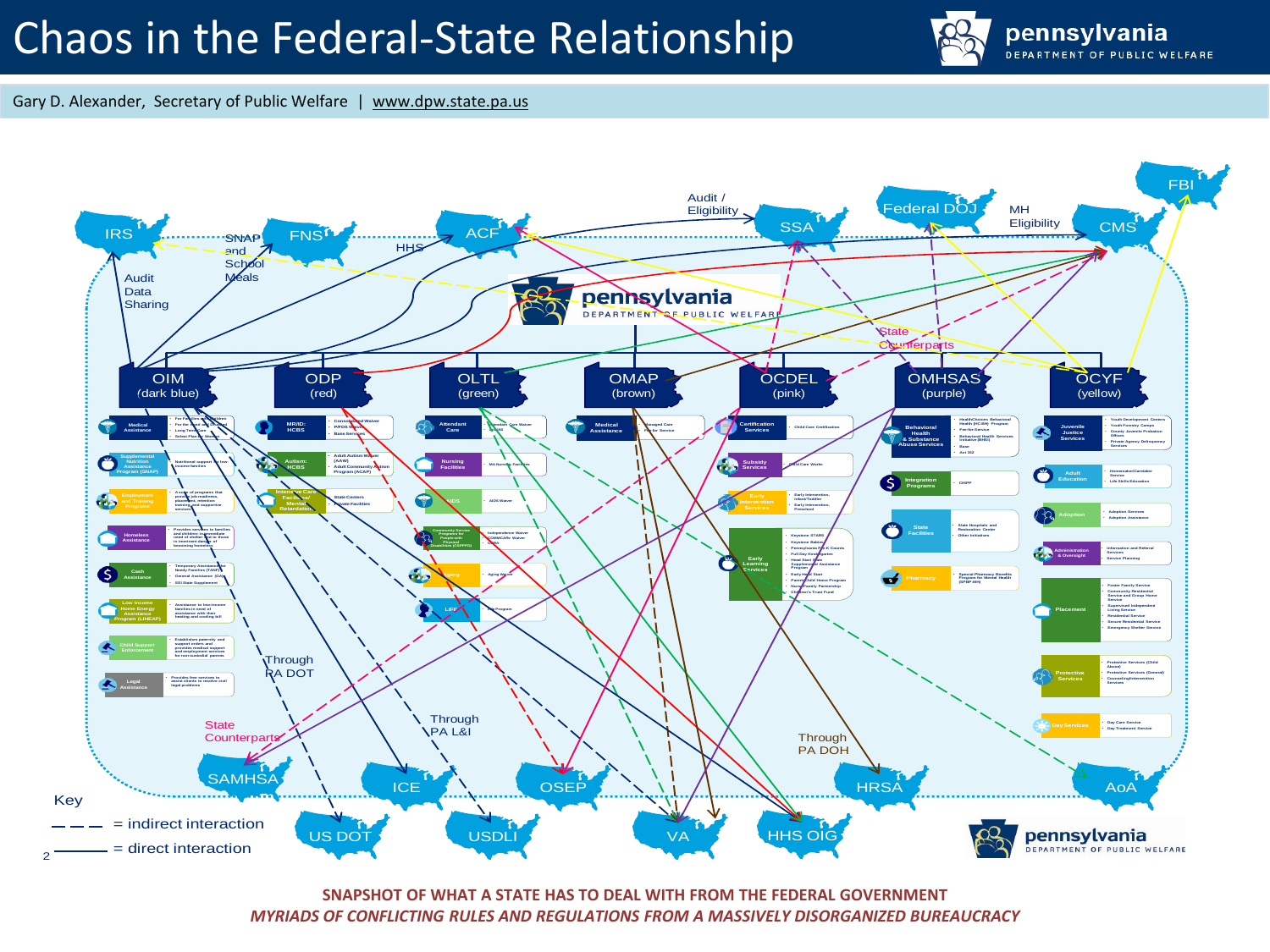pennsvlvania

- Health care consumers do not know the cost of medical services or if price is associated with quality
- Health care costs vary dramatically across the Commonwealth without any apparent connection to quality or the health status of patients served
- In Philadelphia for example, a colonoscopy at one hospital is over \$3,000 and a few miles away at a surgical center it is under \$800
- Taxpayers cannot decipher the breadth of the problem

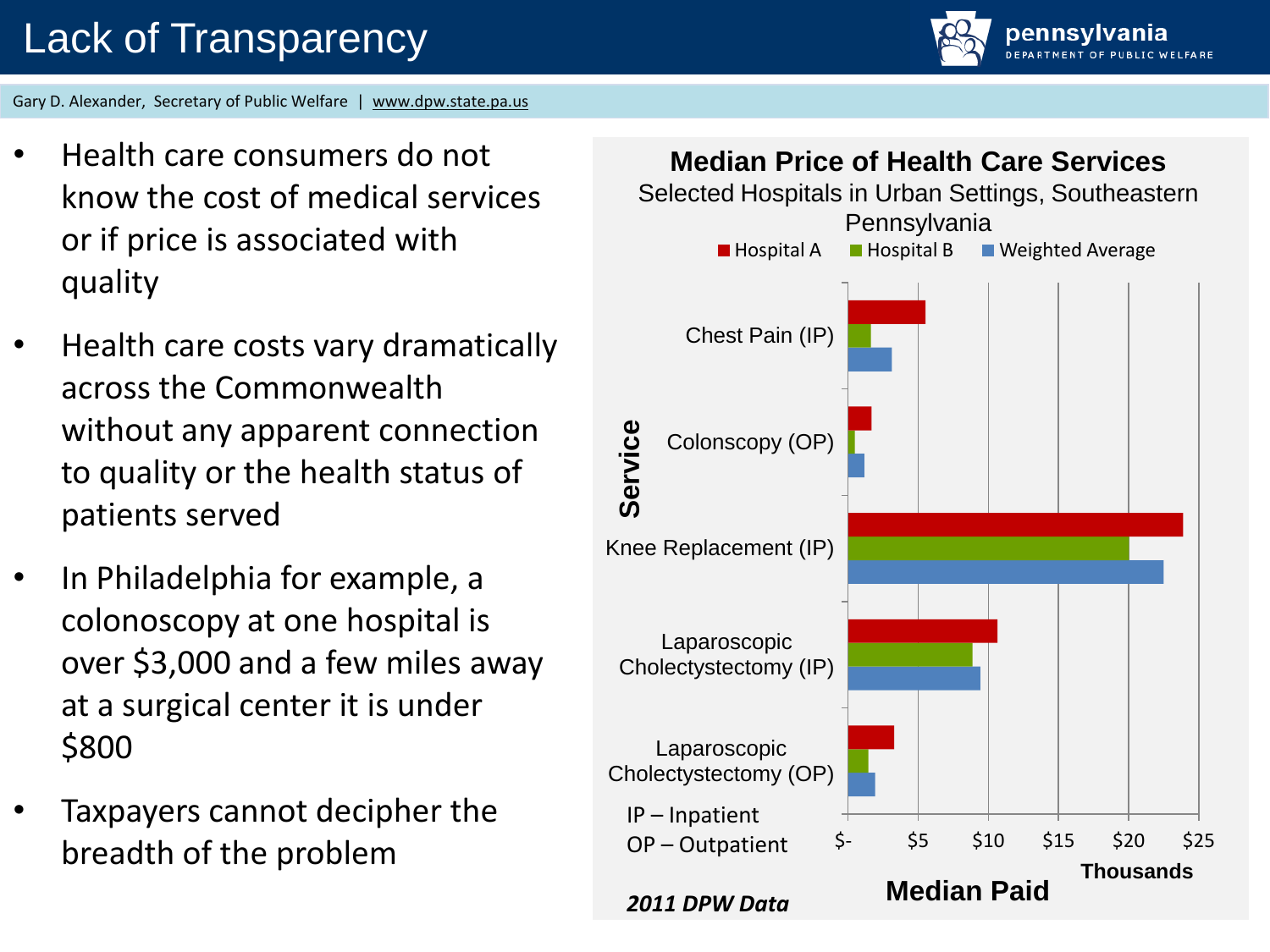

#### **Example Household Receiving Welfare Benefits:**



- Single mom
- Two Children
- Lives in Pennsylvania
- No disabilities
- Children are 1 and 4 years old and placed in a Star 4 childcare center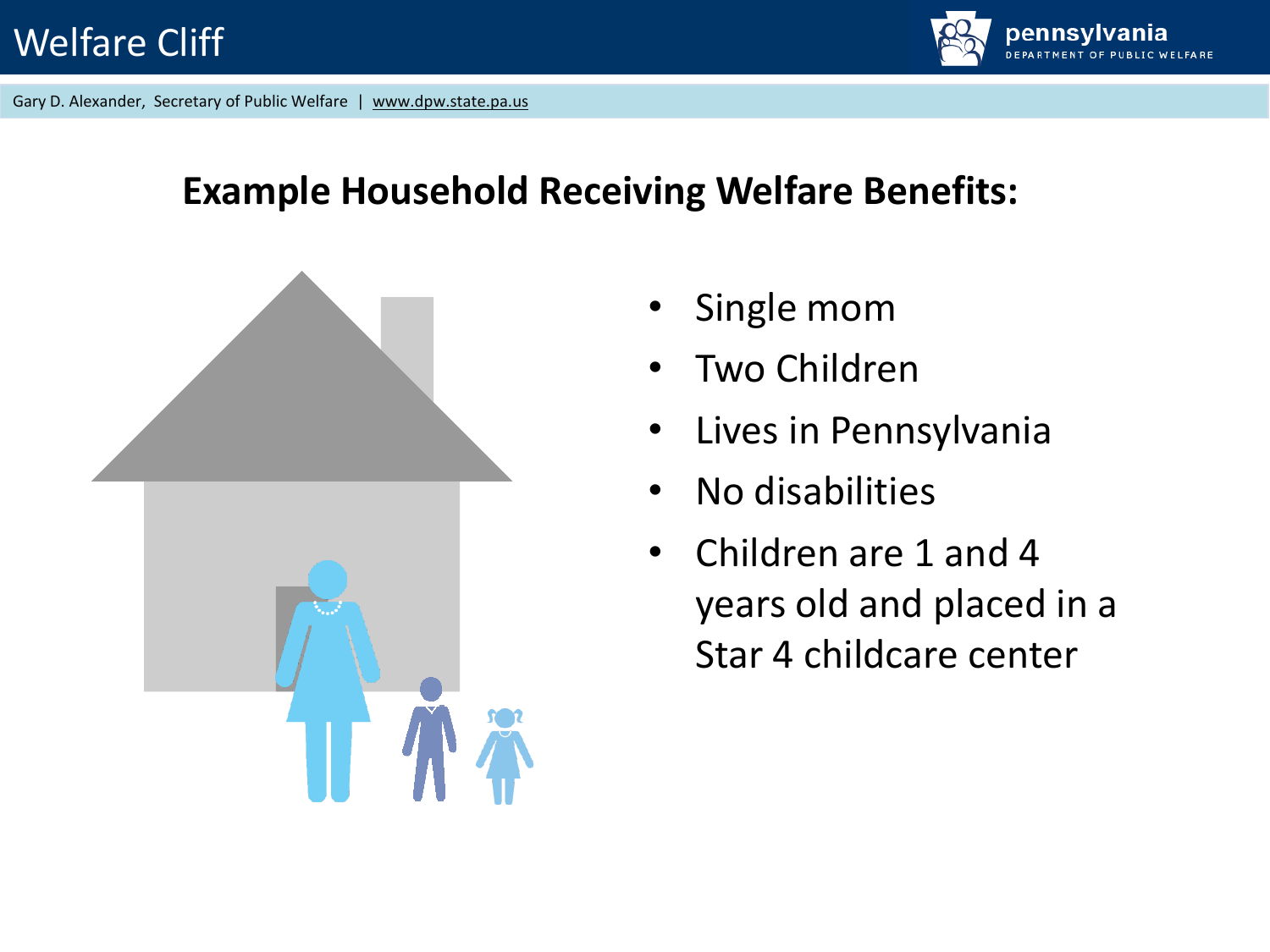### Household Benefits and Income Chart



Gary D. Alexander, Secretary of Public Welfare | www.dpw.state.pa.us



- To understand the problem, it's best to look at the family's income continuum.
- This chart depicts the family's income on a sliding scale.
- A family making about \$60,000 takes home about \$49,000.
- Despite the progressivity of the income tax, this family is always better off making more money, taking a better job.

**Wages**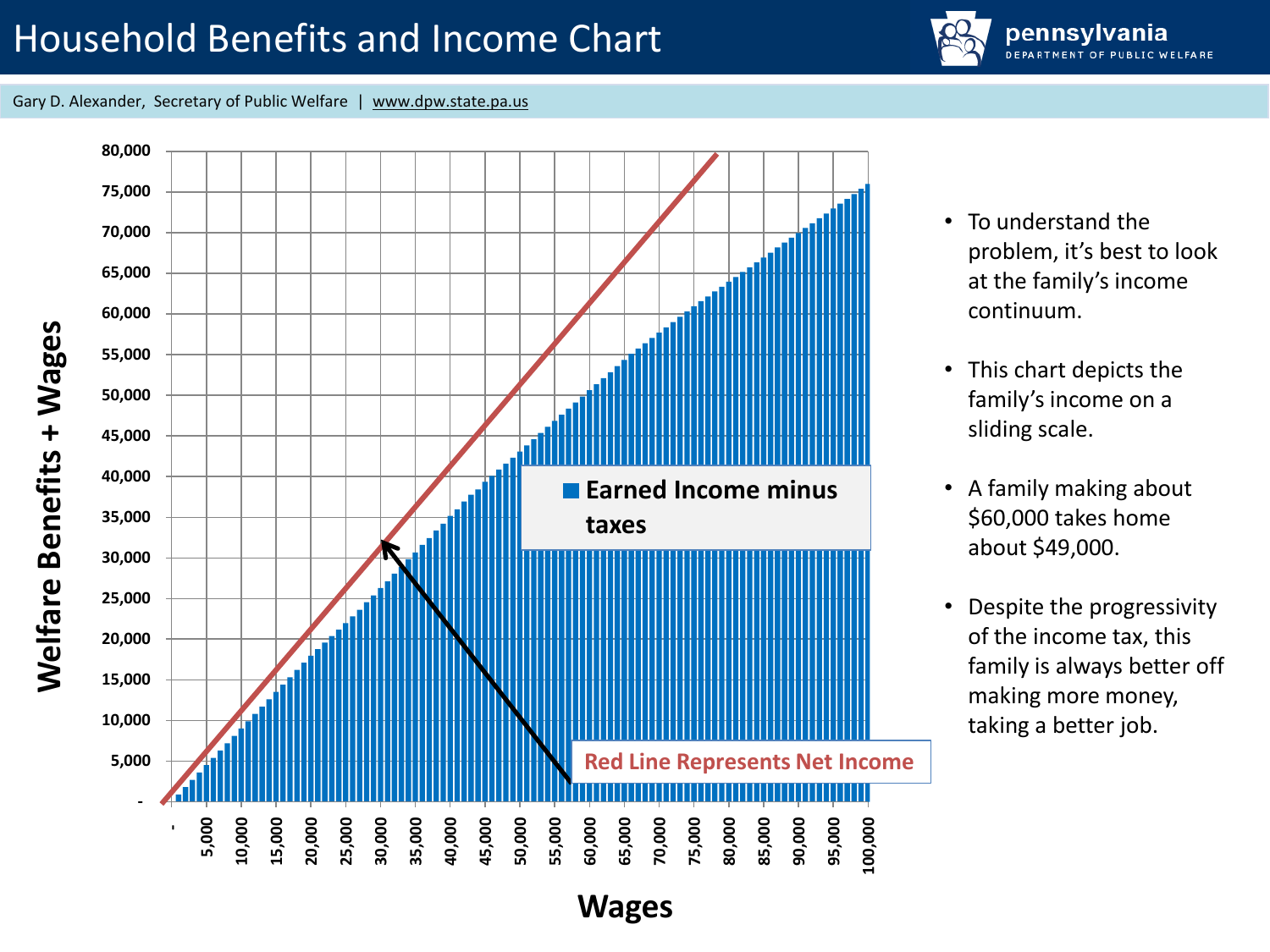## Household Income and Benefits Chart



Gary D. Alexander, Secretary of Public Welfare | www.dpw.state.pa.us

If we stack on welfare benefits, you can quickly see what happens. Welfare cliffs crop up in several spots.

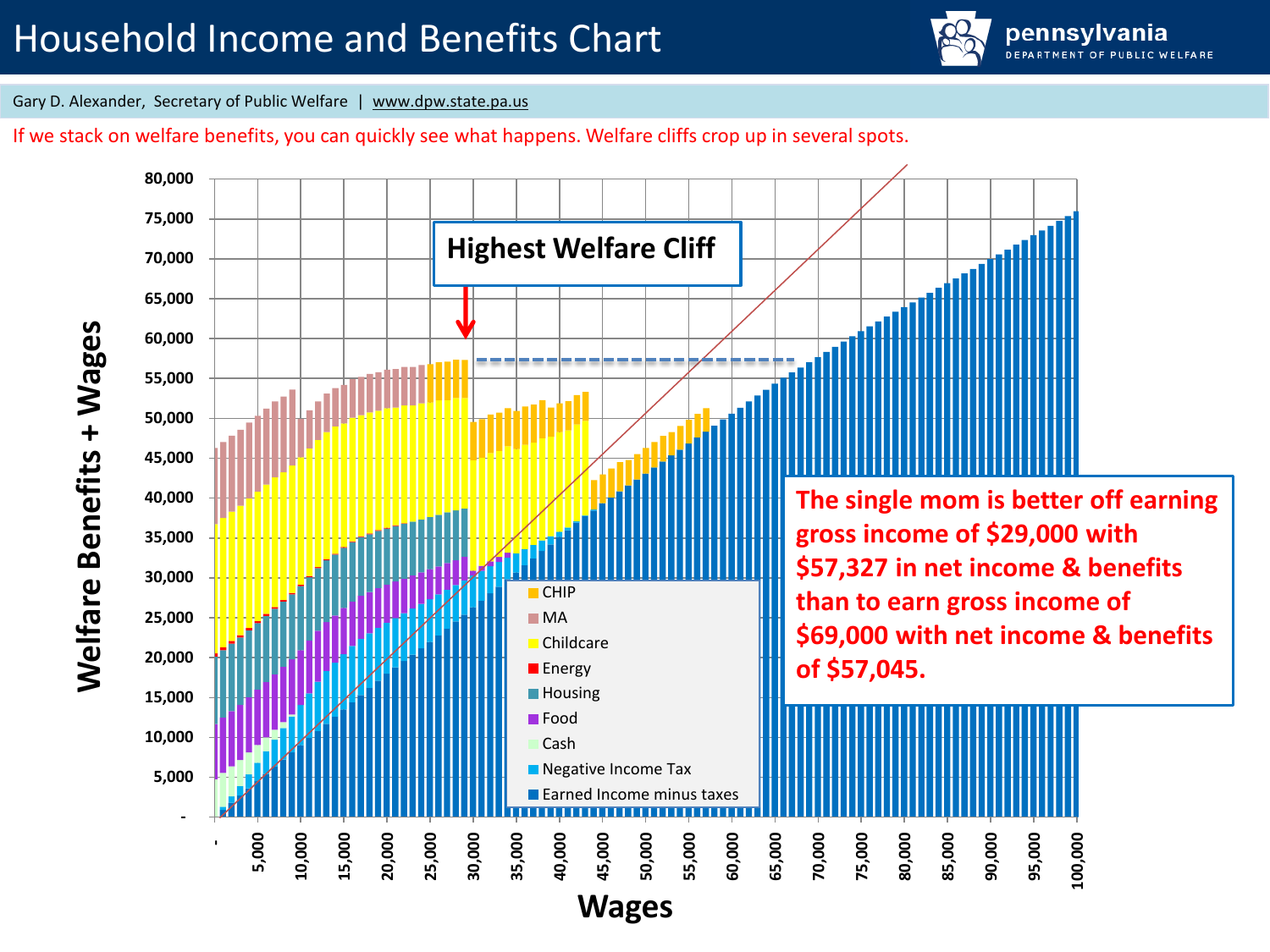

## **Result: Out of control welfare spending.**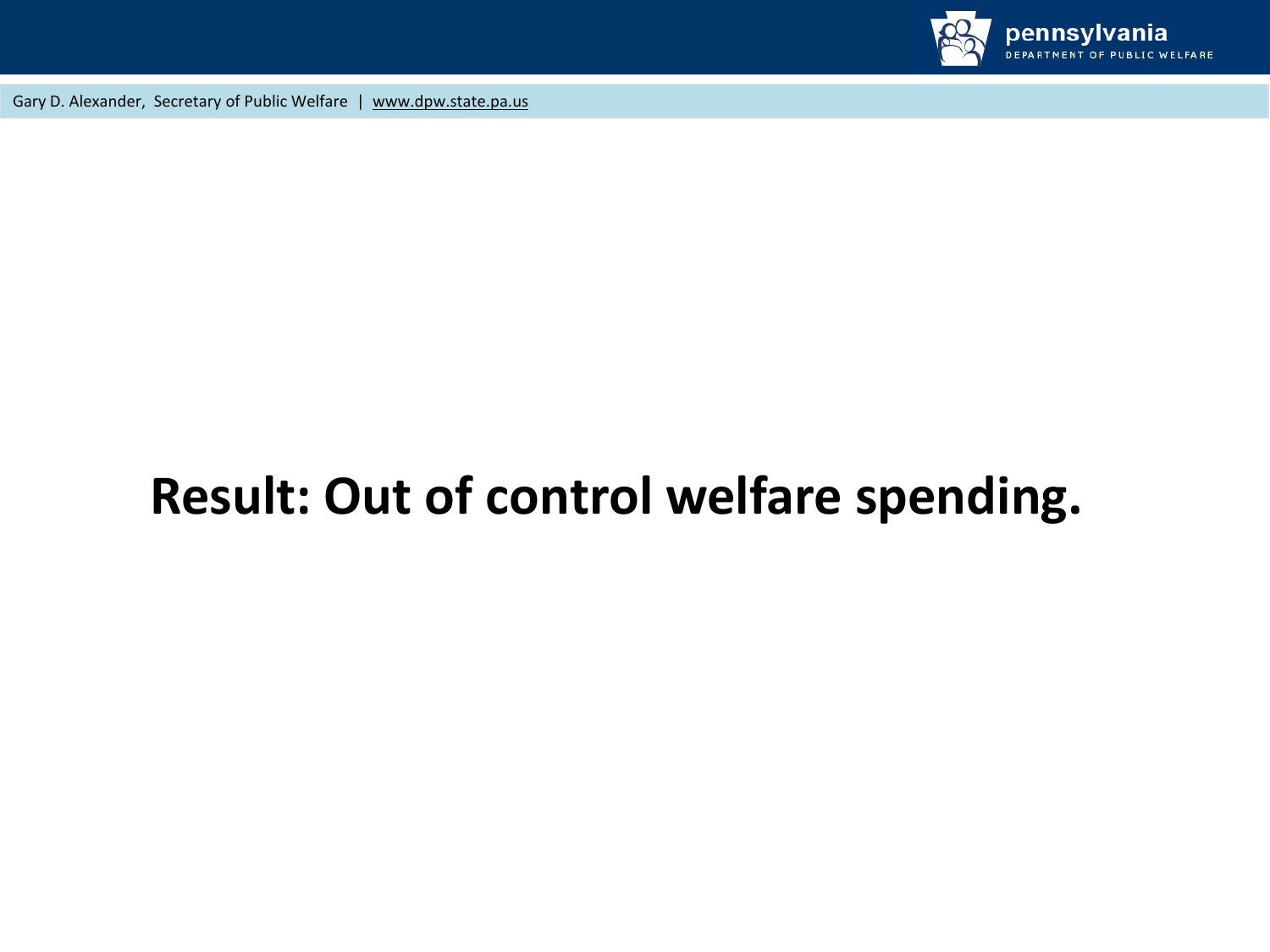## Pennsylvania Growth Trends





- Adjusted for Inflation using the Consumer Price Index for the regional area of Philadelphia-Wilmington-Atlantic City, PA-NJ-DE-MD.
- Poverty Growth is the accumulated population growth since 2000 of those persons in poverty as defined by the Census Bureau.
- Economic Growth as indicated by State Personal Income as measured by the U.S. Bureau of Economic Analysis, and adjusted for inflation..
- **PA's Welfare budget GROWTH NOT adjusted for inflation stands at close to 80% over the past decade.**
- **Even after adjusting PA's Welfare growth for inflation, it still far outpaces poverty growth.**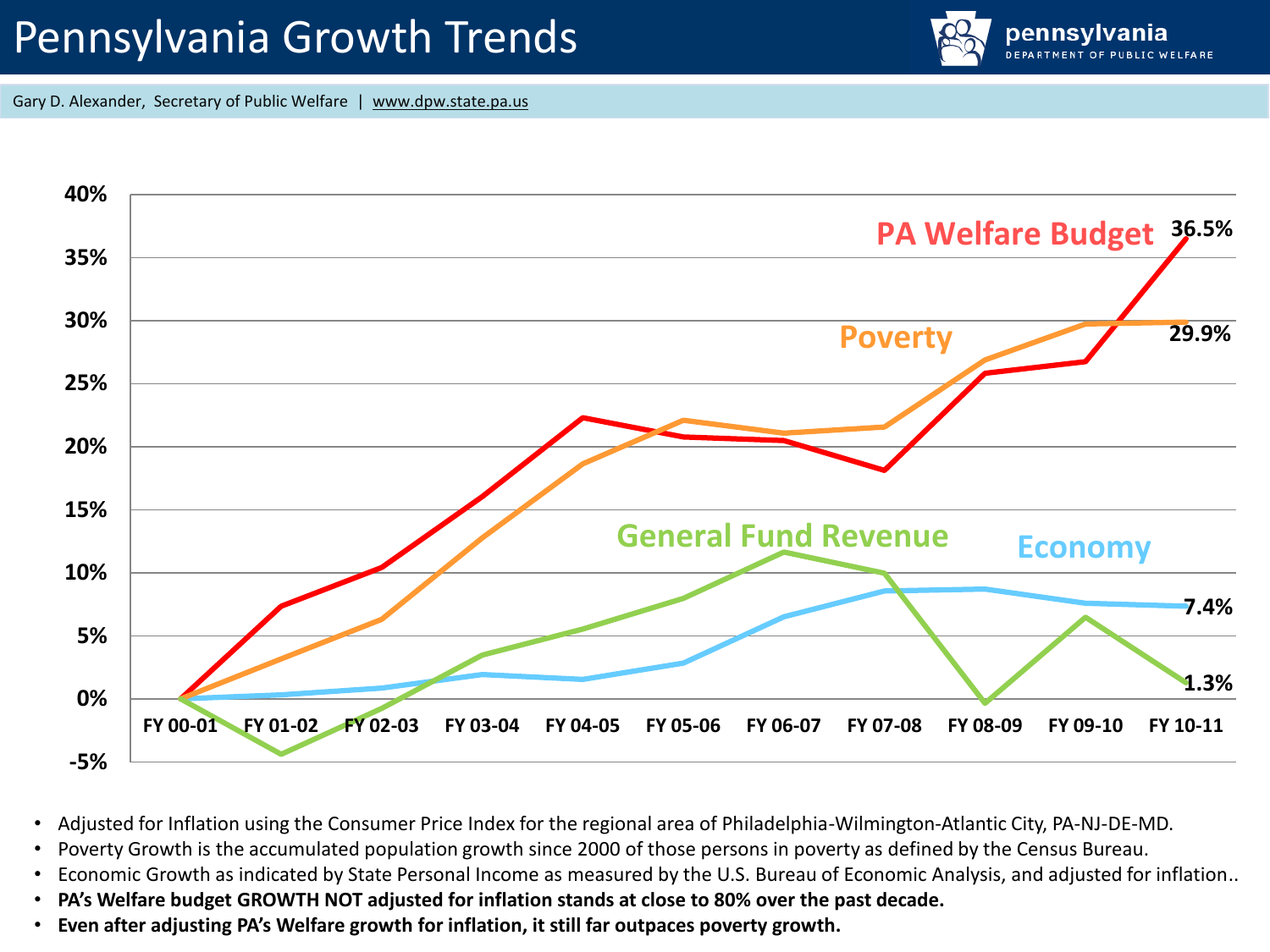#### U.S. Medicaid Expenditures

Gary D. Alexander, Secretary of Public Welfare | www.dpw.state.pa.us

#### **Official Forecast of the U.S. Department of Health and**

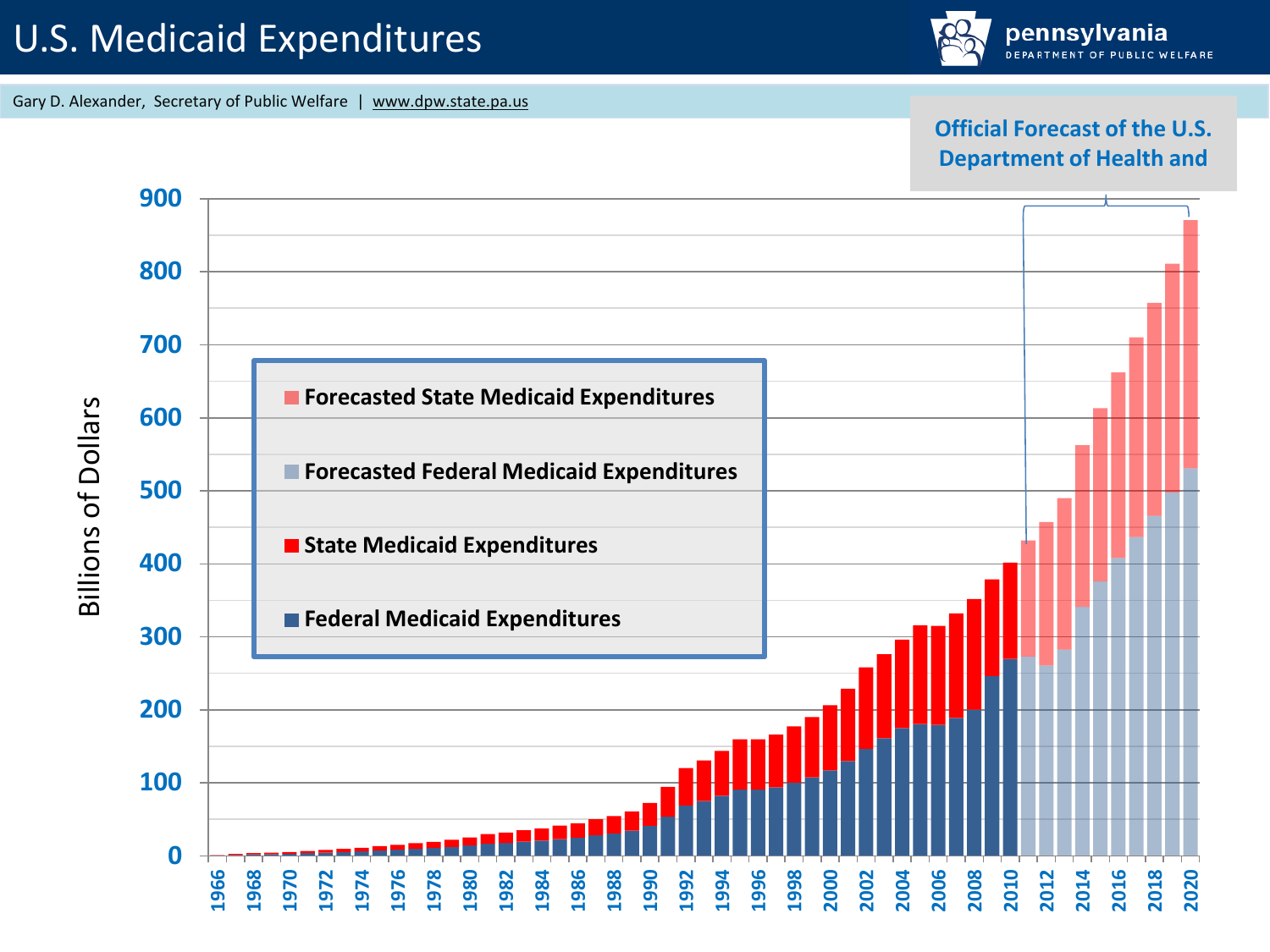#### U.S. Medicaid Enrollment





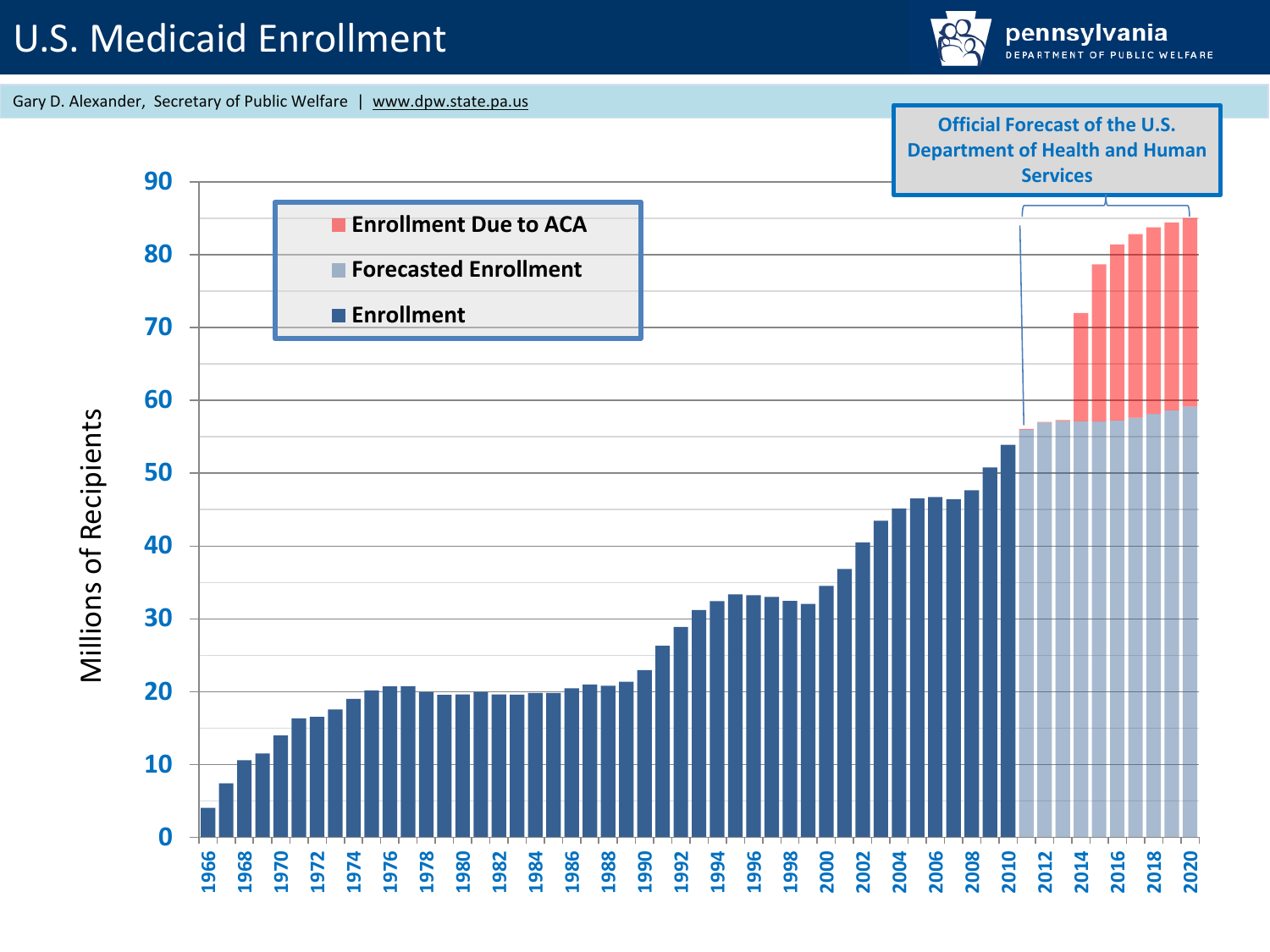#### PA: Growth in Medicaid Since 1979



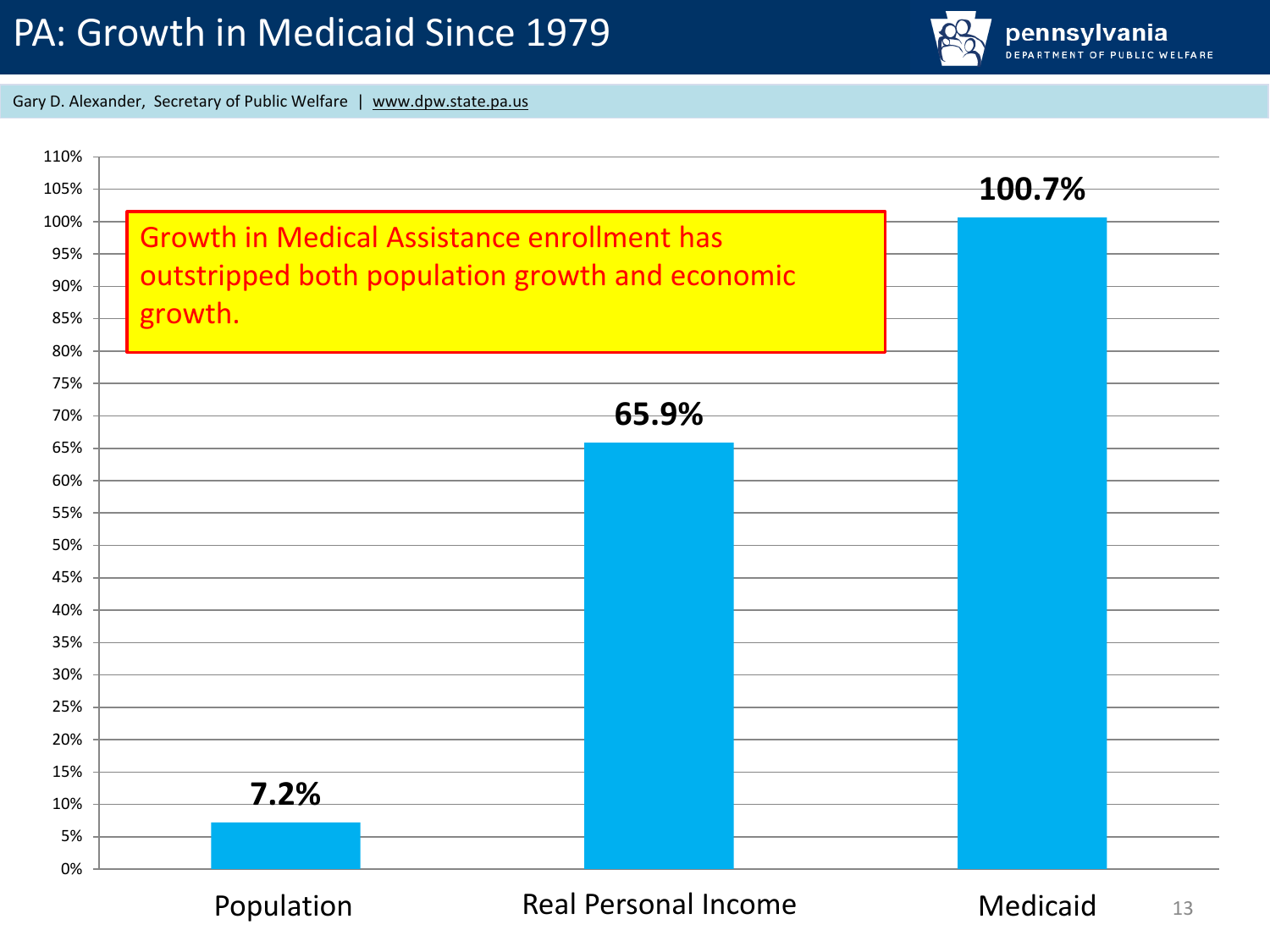#### 10 Year National Accumulative Growth



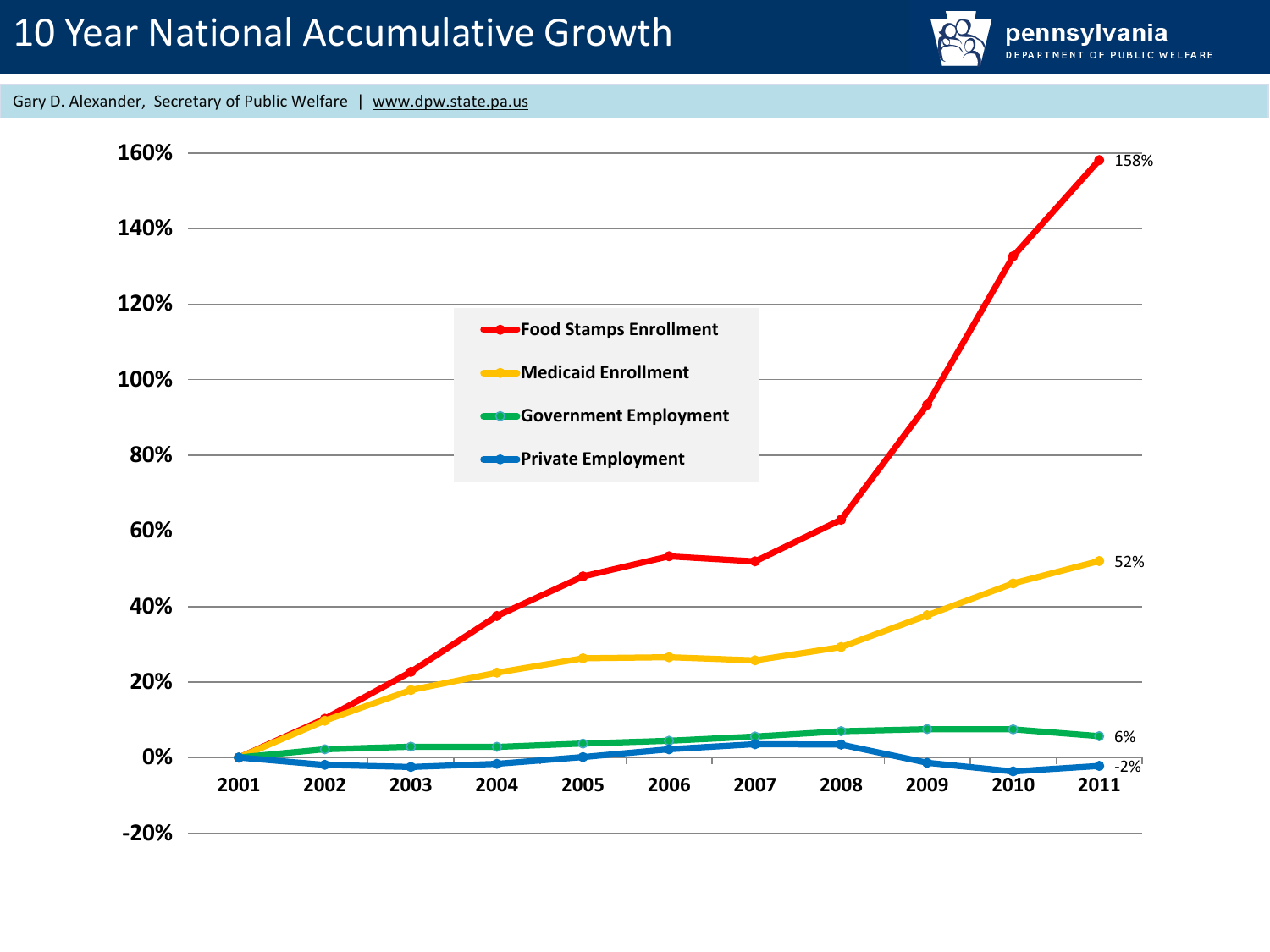### Number of Workers per Medicaid Recipient



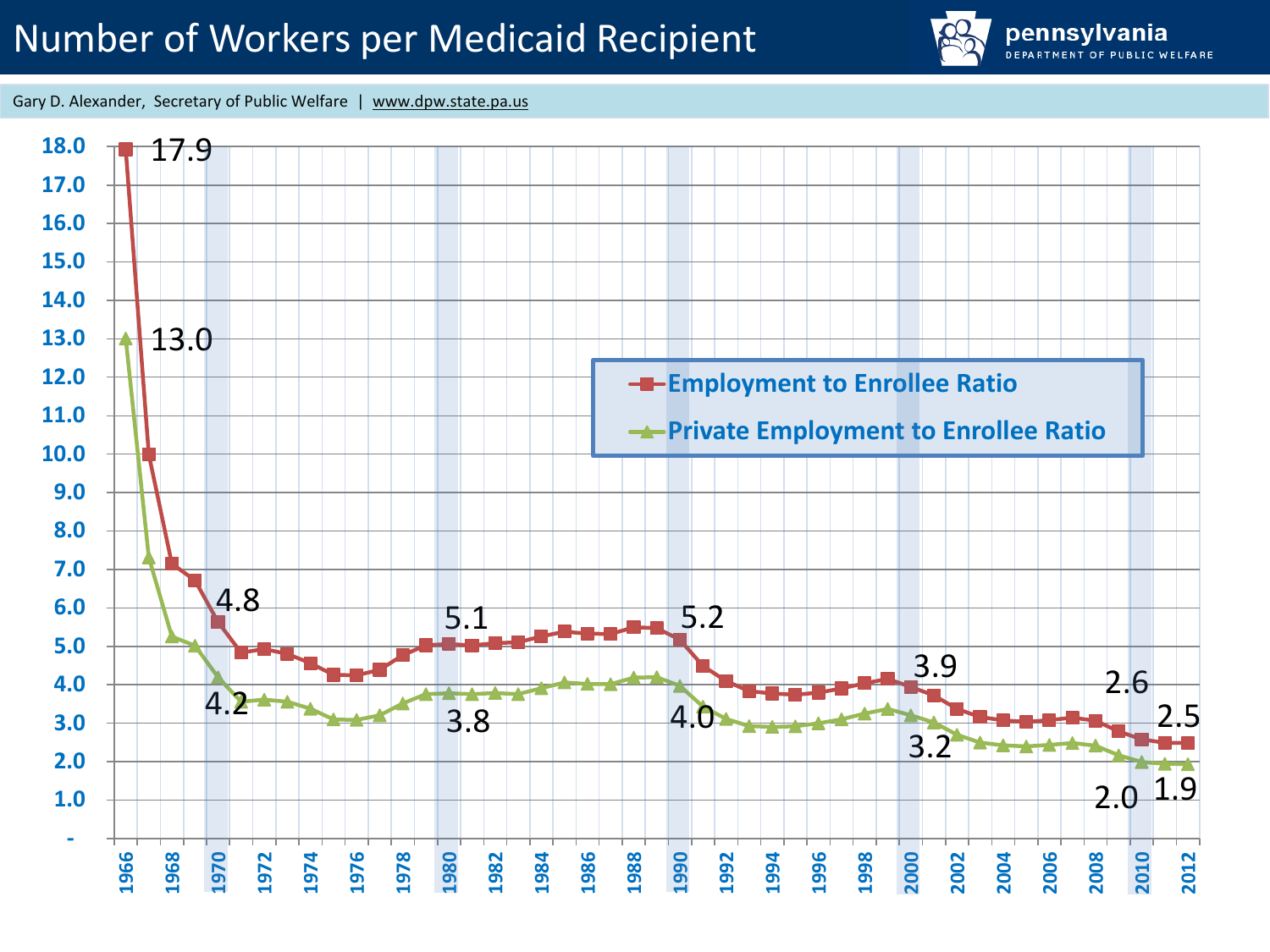

#### **2011 National Data**



**For every 1.65 employed persons in the private sector, 1 person receives welfare assistance.<sup>1</sup>**

**For every 1.25 employed persons in the private sector, 1 person receives welfare assistance or works for the government.<sup>1</sup>**



<sup>1</sup>The source for the privately employed persons and government employed persons is the U.S. Department of Labor, Bureau of Labor Statistics, Quarterly Census of Employment and Wages, September 2011. The number of persons on welfare is calculated with national Medicaid and Food Stamps numbers and using a formula based Pennsylvania's experience to remove duplicate counts estimated for October 2011.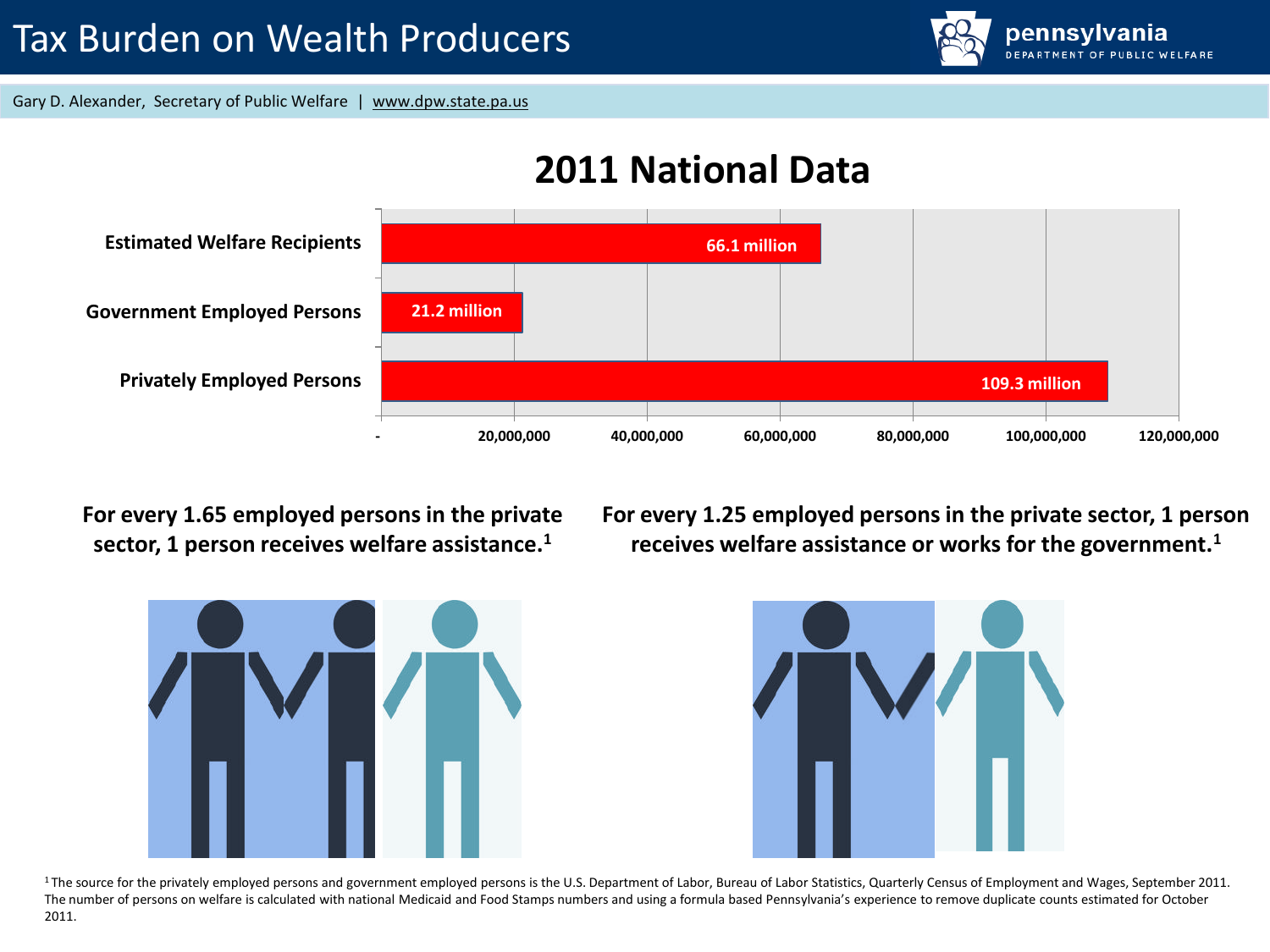pennsylvania

• A record 5.4 million workers and their dependents have signed up to collect federal disability checks since President Obama took office.

• Nearly 11 Million now on Social Security Disability – up 53% over the past 10 years.

•The number of new disability enrollees has climbed 19% faster than the number of jobs created during the sluggish recovery.

## **Disability Ranks Reach New Highs**



#### Disability vs. hiring since June 2009 recession end



Source: IBD calculations based on Social Security Administration and Bureau of Labor Statistics data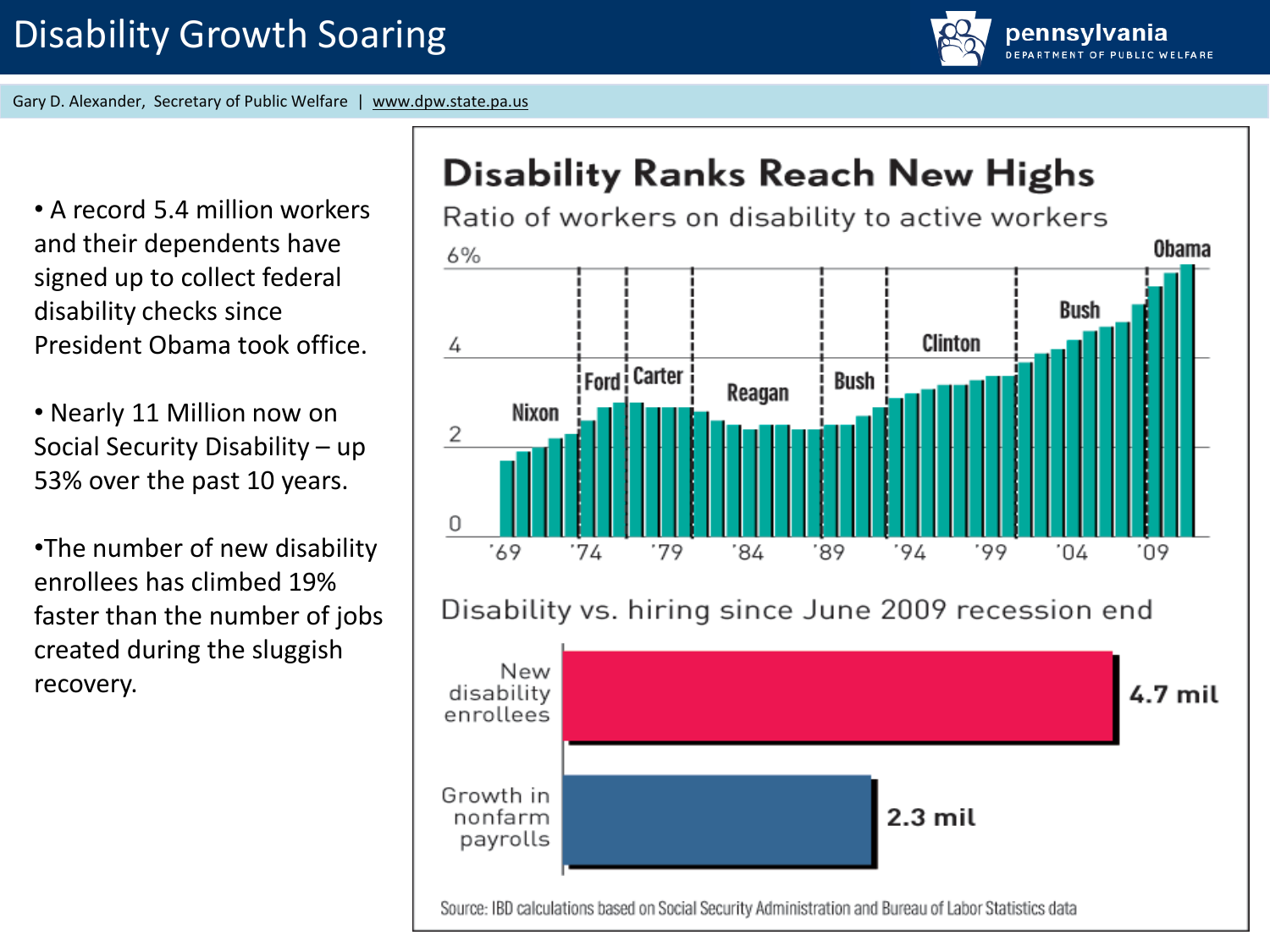

## State Based Solutions: Lessons from Rhode Island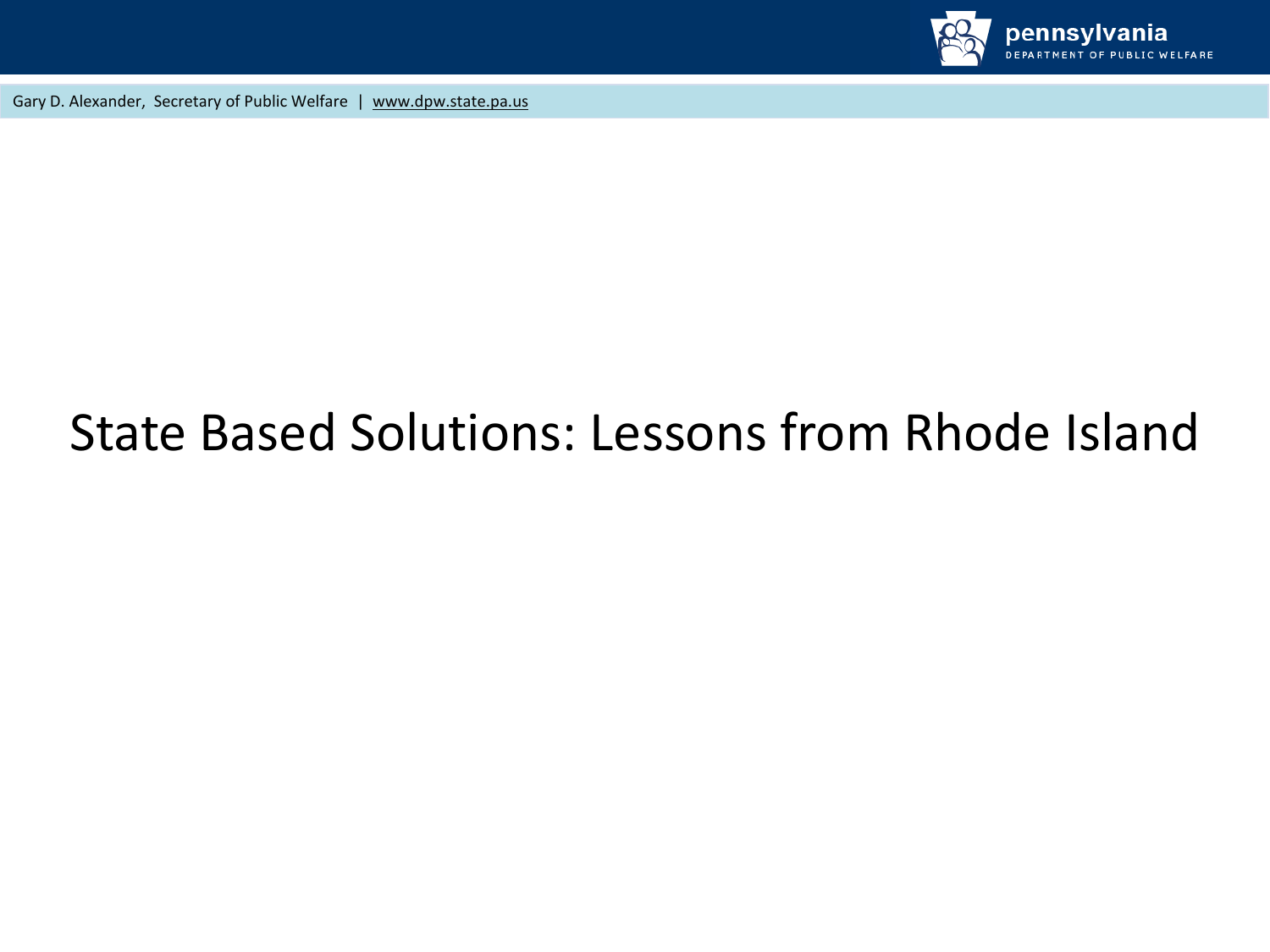

#### **Rhode Island was granted an 1115 Medicaid Waiver in January of 2009**

- **RI first asked feds for:** Block Grant with gain sharing based on Performance [measures]; to reinvest a portion of savings from the "grant" back into preventive health care; to waive onerous federal rules; and to align all welfare programs. **DENIED by Washington**
- **Federal Government and RI settled on and agreed to:**
	- providing RI with a capped allotment of federal-state funds for Medicaid based on historic trends. **This was the first state ever granted an entire spending cap over an entitlement.**
	- $\checkmark$  Granting the state with unprecedented flexibility to change delivery systems, infuse competition, performance based programs and change the culture from open ended spending to cost-effective quality design and expenditure reduction.
	- Granting a new *streamlined* administrative structure where Federal Government has to answer the state within 45 days.
		- $\checkmark$  Up until the waiver, the Federal Government would often make the state wait months or years to receive an answer to a question.
	- $\checkmark$  Allowing the ability to access additional federal funds for state funded programs that delay institutionalization and are wellness and prevention focused [to further the goals of the waiver]
	- $\checkmark$  Granting the state with IT funds to create the Health reporting system for recipients

#### • **Obama administration revoked biggest parts of reform and agreement:** *Example*

– HSA type account for each Medicaid recipient with incentives to improve health, behavior and performance of each recipient and the goal of moving as many people off the system and into the economy as possible.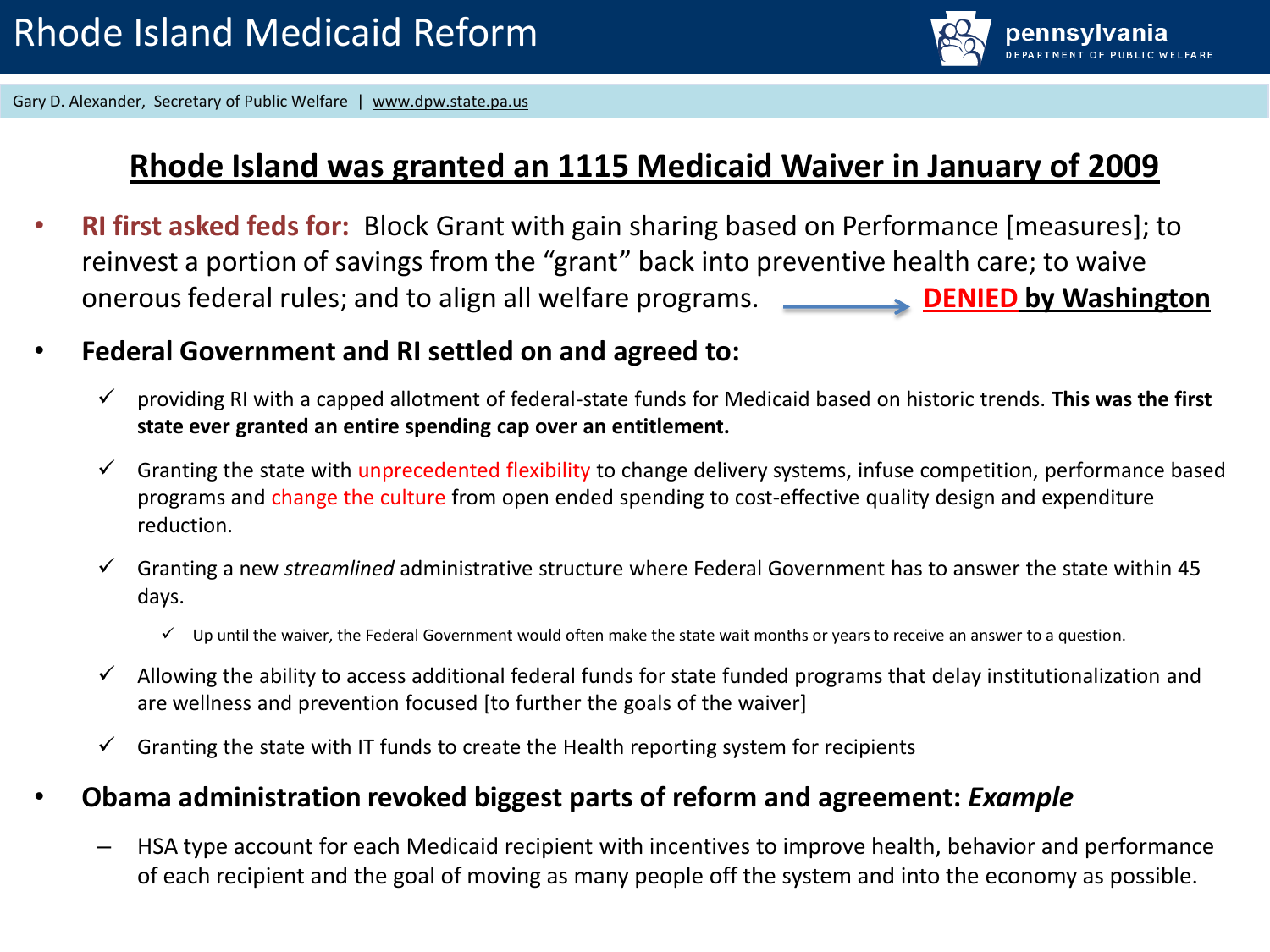#### The Results…



- After 2 years, Rhode Island stayed \$1.7 Billion under the federal-state cap of \$12.075 Billion.
- Projections show that by the end of the 5 year waiver period, Rhode Island will be over \$3 Billion under the cap. In other words, spending was almost cut in half.

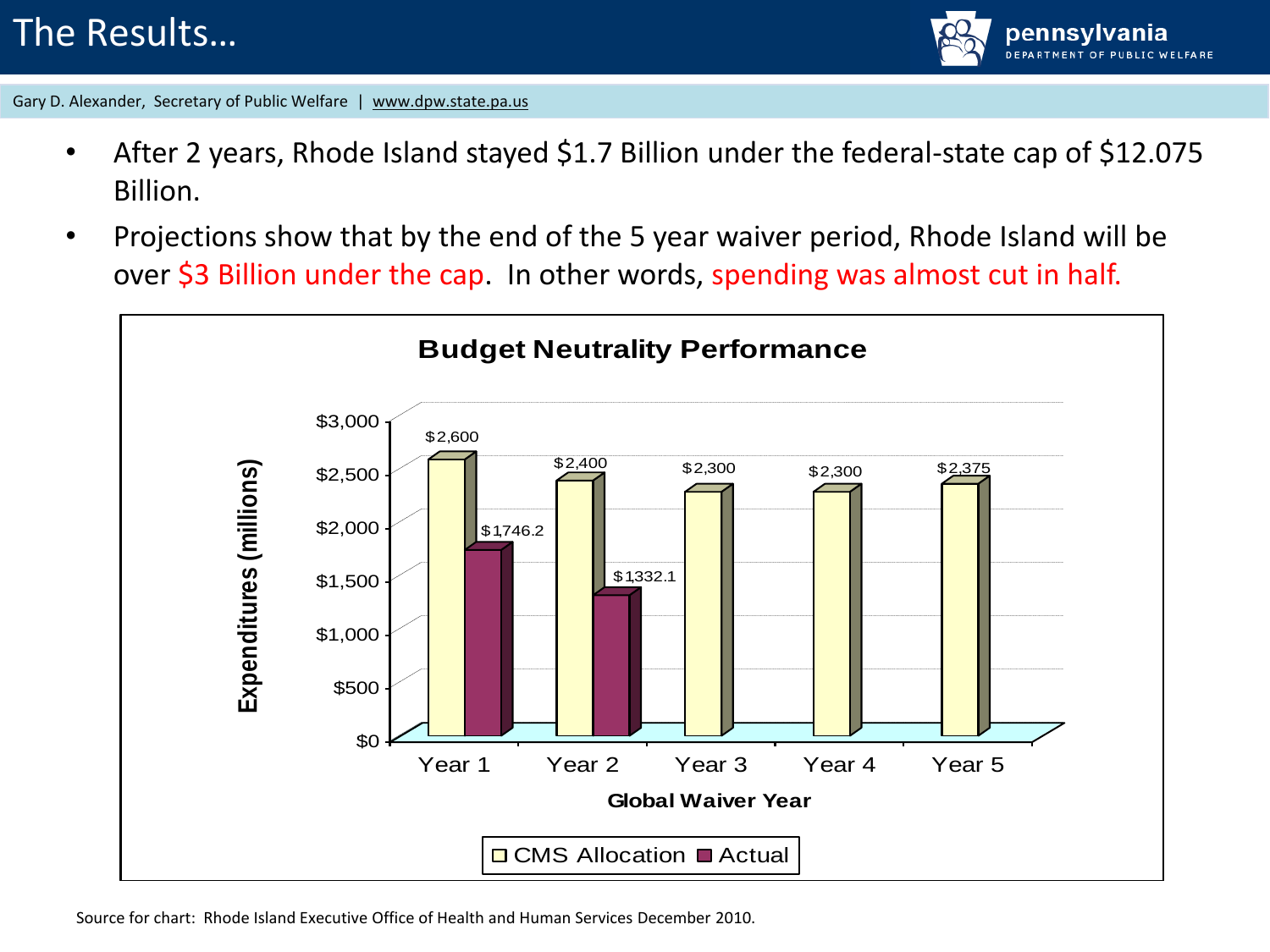

**The Main ingredient for success the SPENDING CAP forced CULTURE CHANGE**

- Having one waiver, **with a spending cap set below historical spending patterns and in accordance with the federal government**, allowed Rhode Island to break down silos of care and services.
- Spending cap forced the state to be financially responsible for the first time in history.
- Before the Global Waiver, "*if the State spends a dollar it can't afford, the federal government is happy to match it with dollars they don't have."*
- *The RI Waiver changed the culture and incentives!*

The Spending Cap Changed the culture and forced the state to reform, redesign and be cost-conscious. Without an urgency to save, government will never be cost-effective and improve quality.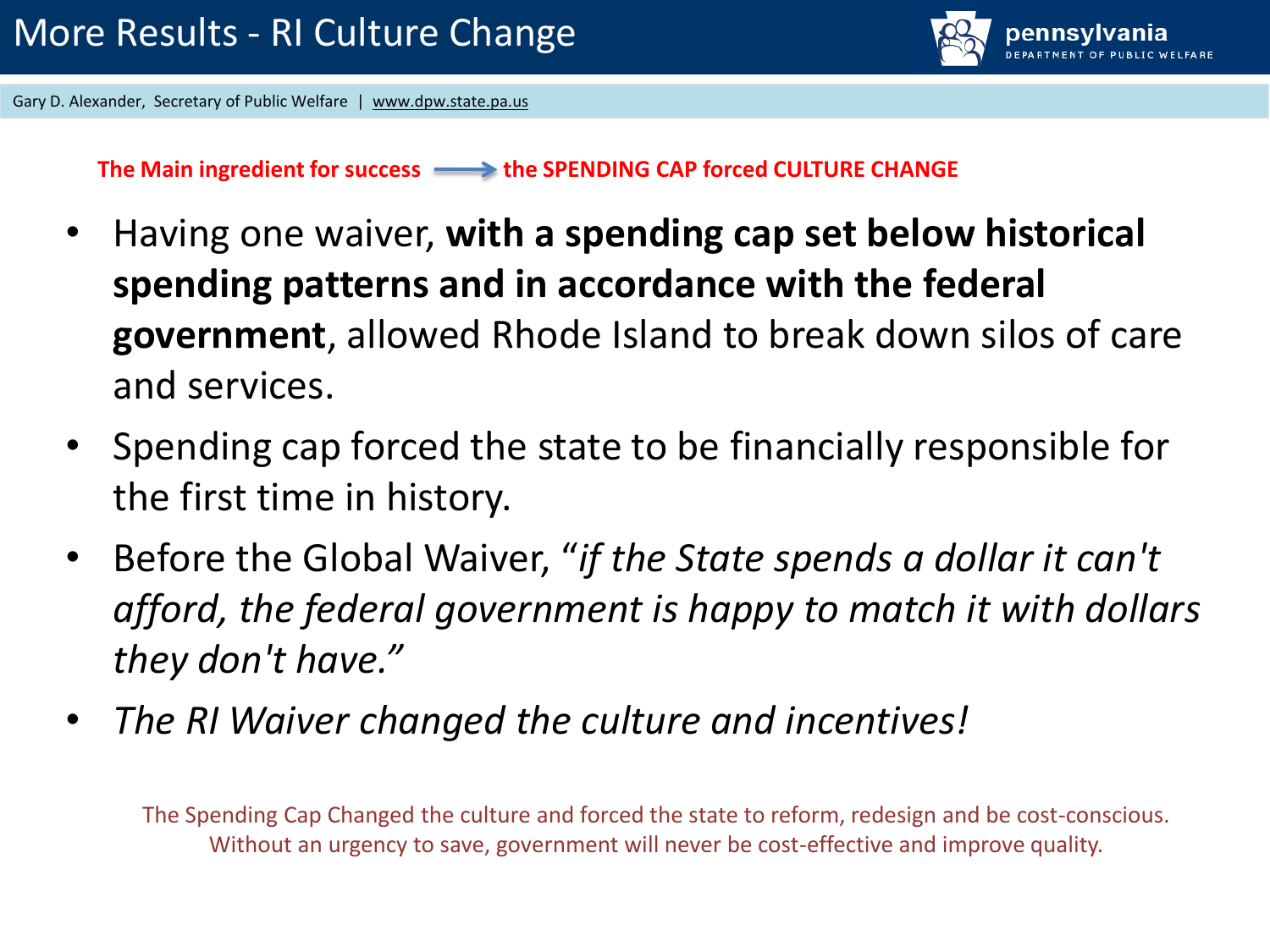

# Providence Journal **BREAKING NEWS**

May 10, 2012 By Randal Edgar

PROVIDENCE, R.I. -- State budget analysts said Thursday that they expect revenues for the fiscal year that ends June 30 to be \$62 million greater than predicted…They also said revenues for the coming year are now expected to be \$17.8 million greater than projected, based on trends that suggest…Medicaid and **cash assistance** programs will be \$27.8 million lower than projected this year and \$31.6 million lower next year.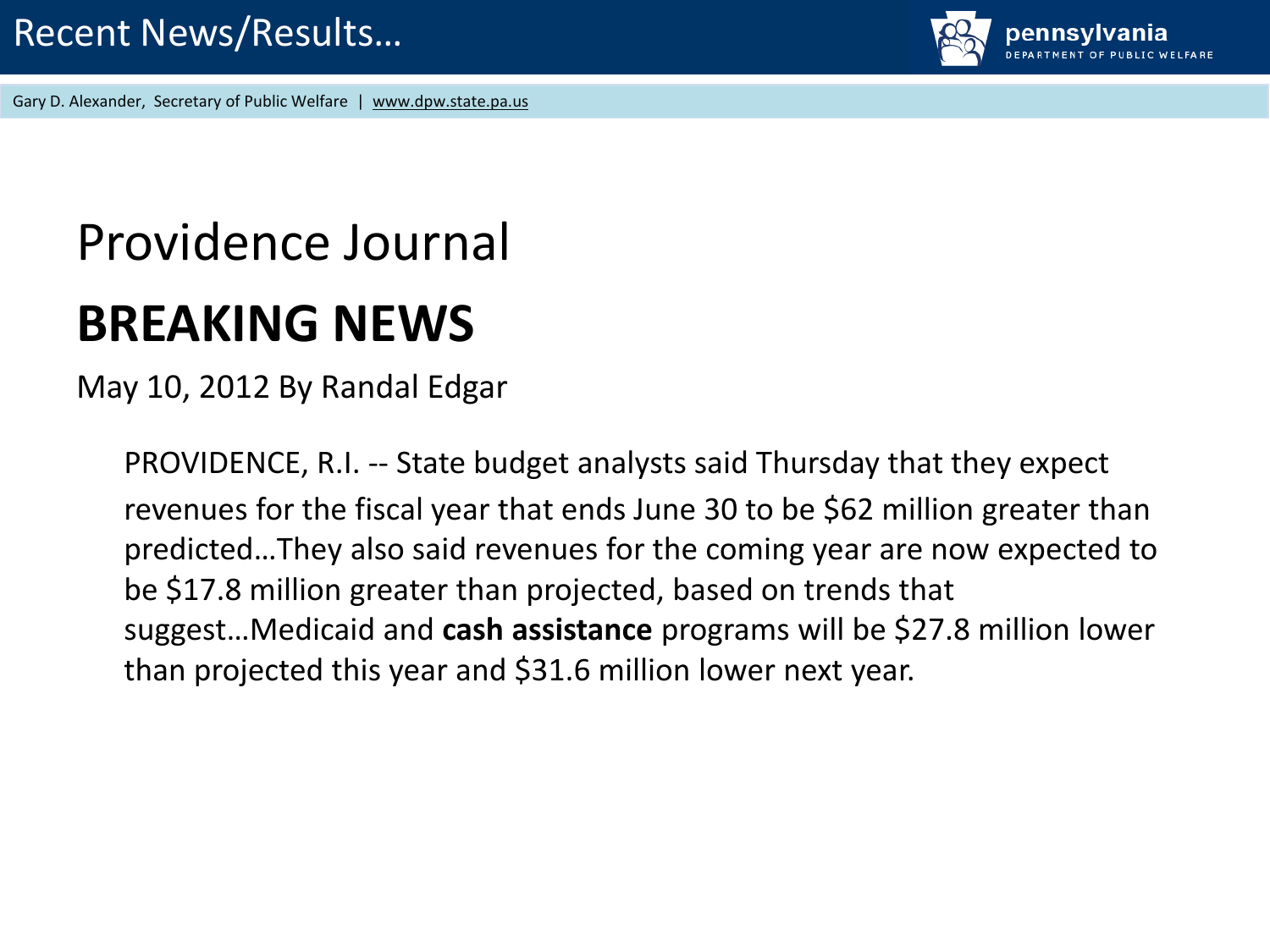

## **In 2011, the Lewin Group performed an** *independent* **study to test the RI reforms.**

- $\checkmark$  The study found that the Ocean State's reform with a federal waiver had been **"highly effective in controlling Medicaid costs"** and improving **"access to more appropriate services."**
- $\checkmark$  Lewin examined the state's shift to home and community-based care from nursing homes for long-term care patients. Lewin found the reform helped save \$35.7 million. \$15 million in 2010 alone.
- $\checkmark$  The Lewin study also "found evidence of lower emergency room utilization and improved access to physician services" from "care management programs" for Medicaid patients with asthma, diabetes, heart problems and mental health disorders. Emergency room care is a major driver of Medicaid costs.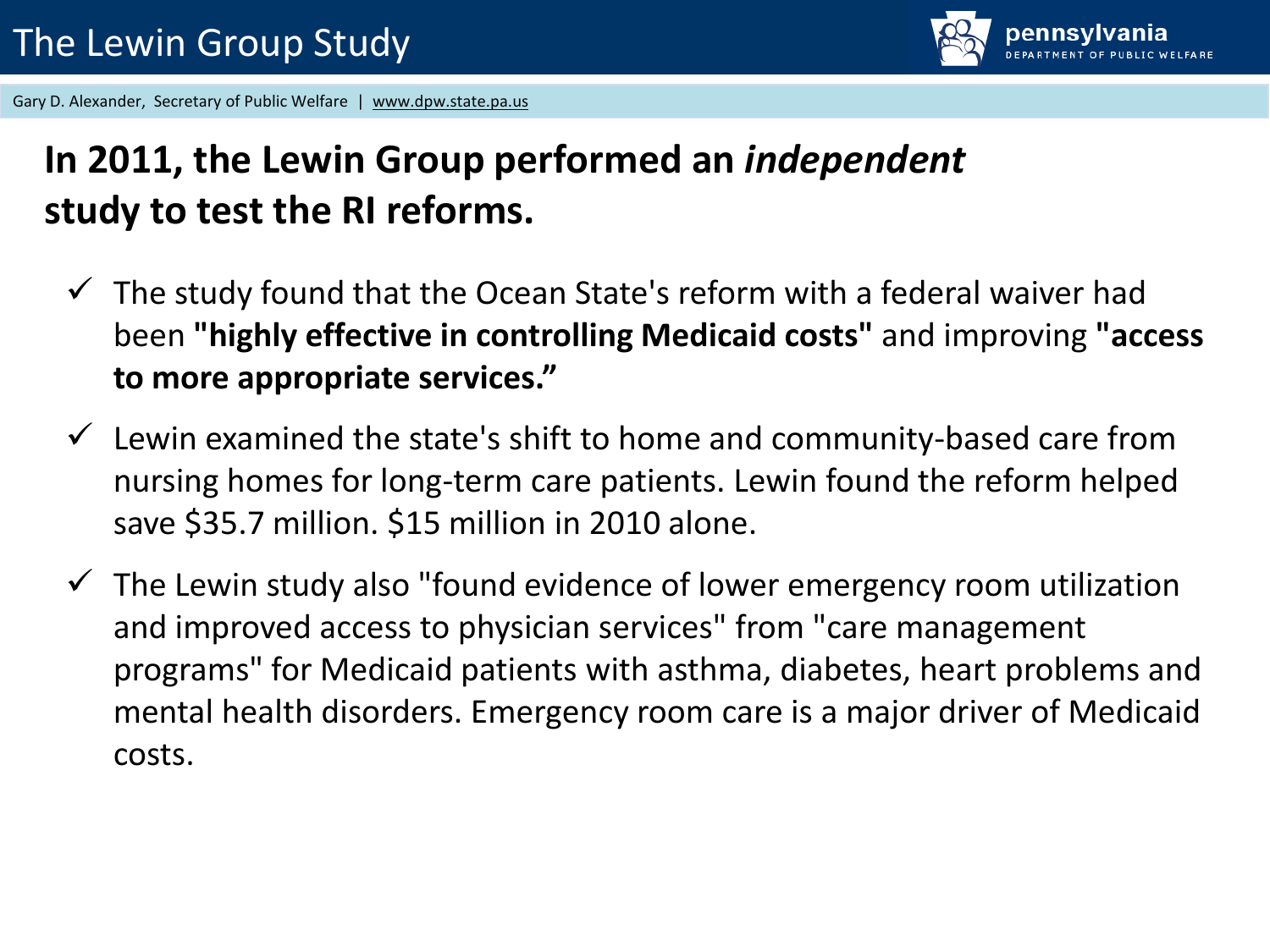- Solutions
	- Harness the Laboratories of Democracy
	- Maximize Flexibility to States
	- Forecasting Cost Savings
	- Specific Reforms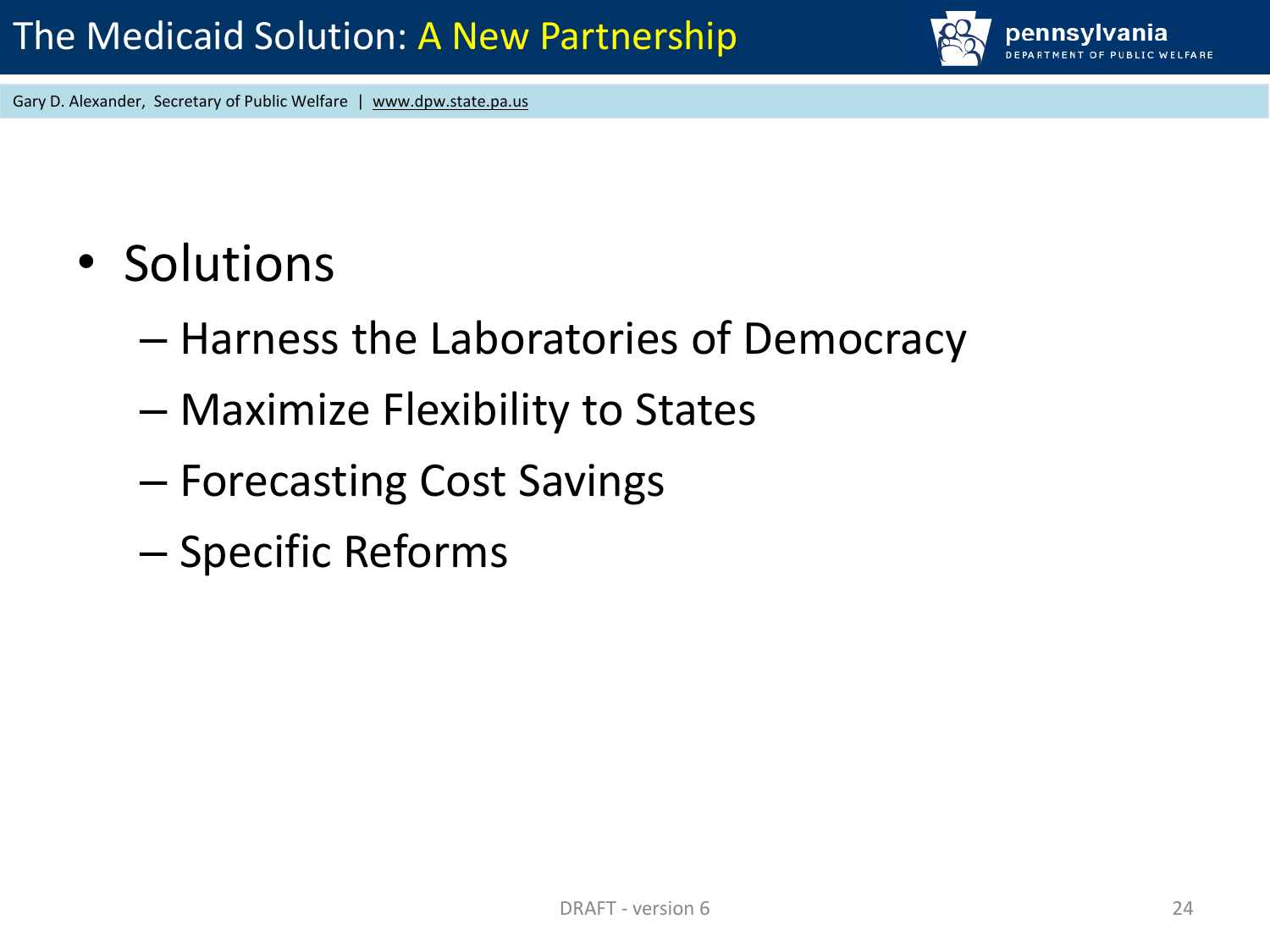

The Temporary Assistance for Needy Families (TANF) program, which allows greater flexibility among the states has seen a 68% enrollment drop from 1990 to 2008. By contrast, Medicaid, which is layered with federal rules, has seen an 110% explosion in the number of enrollees. Poverty has grown only 19% during the same time period.

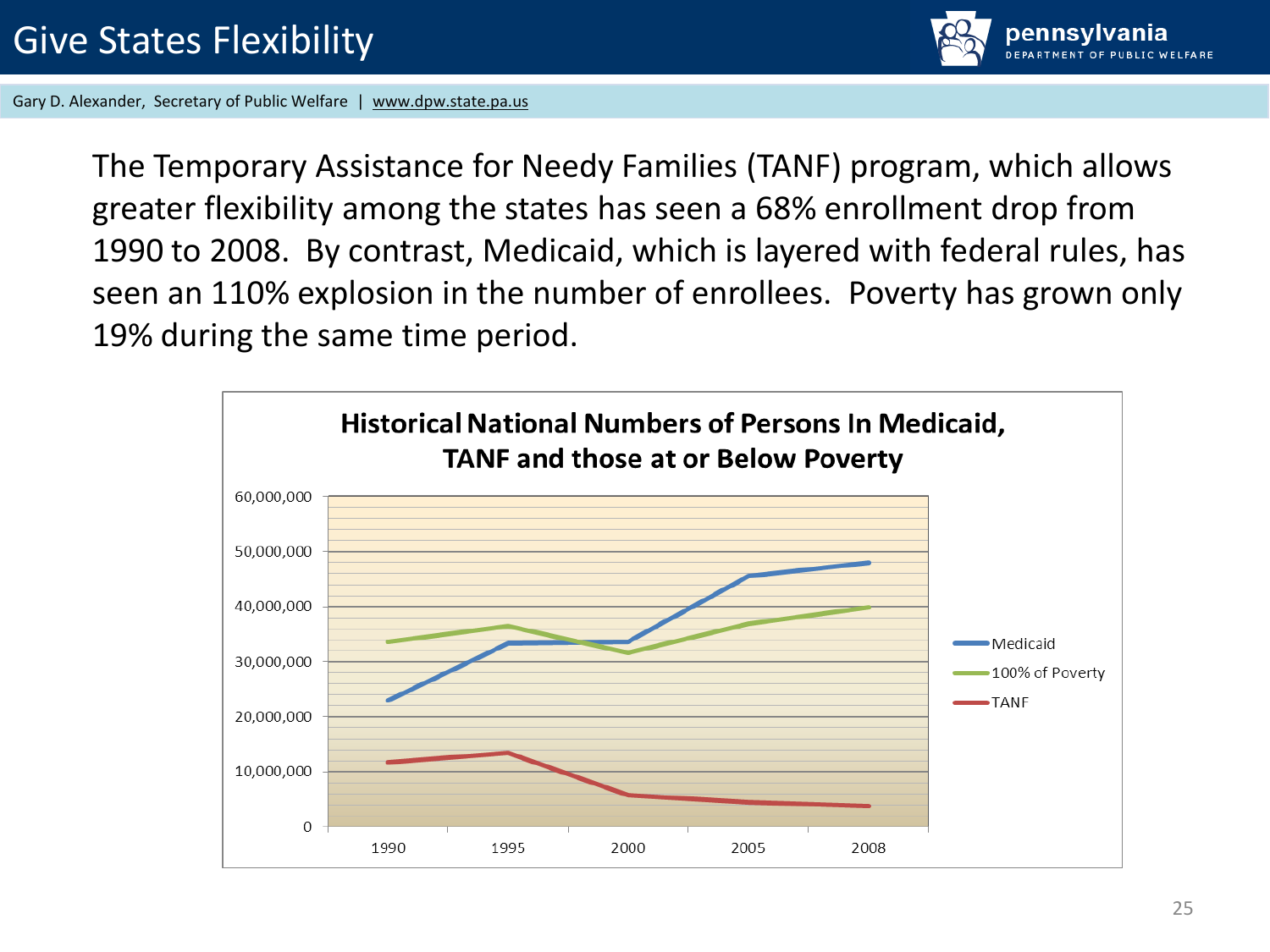

- Innovation and creativity by the states will produce savings.
- With freedom from federal rules, an Initial 10% savings is very possible:
	- Pennsylvania's Actuary has run several financial models on potential reforms for Medicaid and estimates total savings between 7% and 16%.
	- TANF resulted in 68% enrollment drop after flexibility was given to the states (see previous slide.)
- The Federal Government can attain more than \$1.5 trillion through a new federal-state partnership on welfare reform.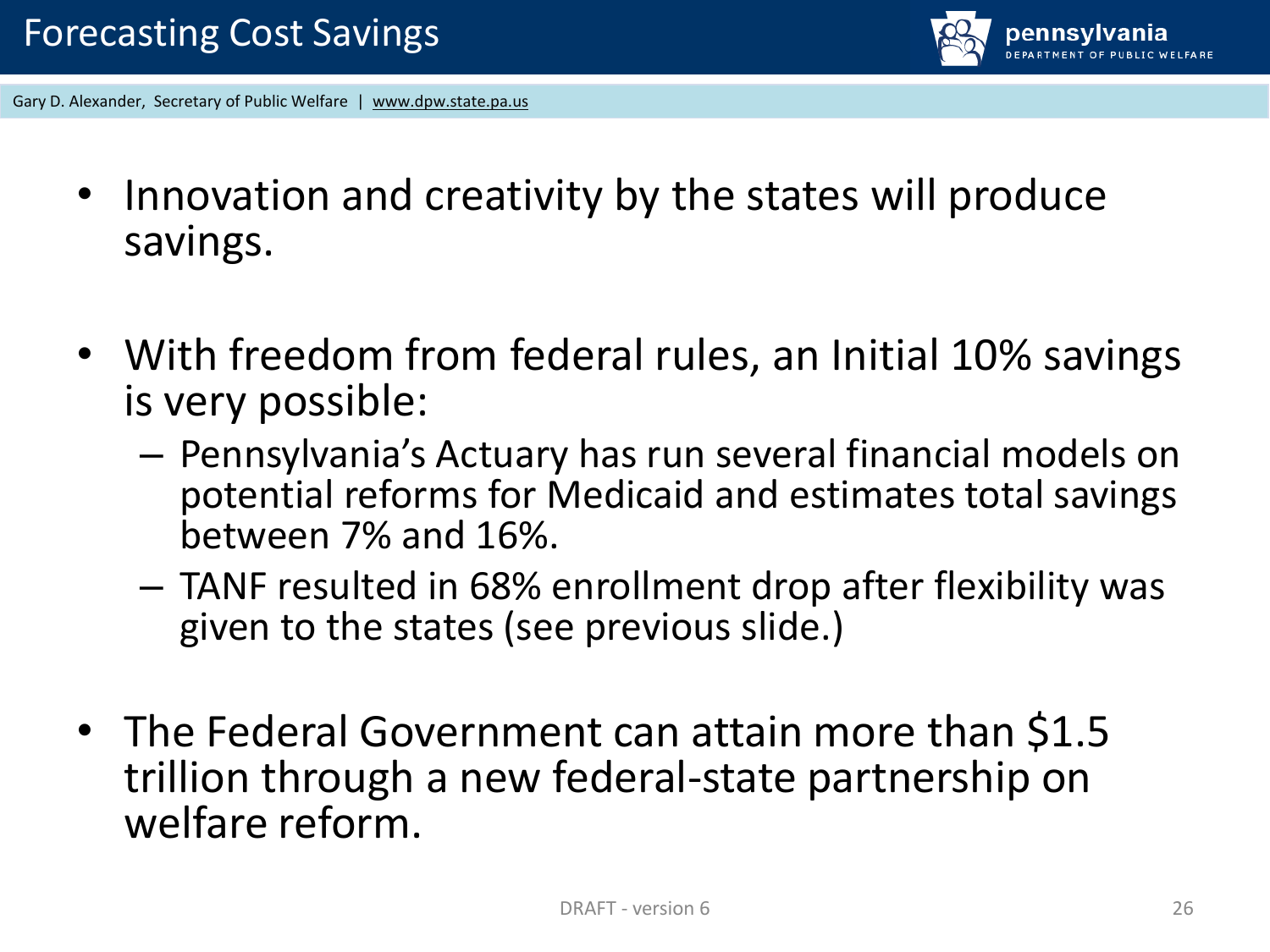

| <b>Estimated ten-year savings for taxpayers by just</b><br>capping Medicaid growth and allowing states to<br>innovate and manage within the cap: in billions of<br>dollars |                |               |              |
|----------------------------------------------------------------------------------------------------------------------------------------------------------------------------|----------------|---------------|--------------|
| <b>Capped Growth</b>                                                                                                                                                       | <b>Federal</b> | <b>States</b> | <b>Total</b> |
| 5%                                                                                                                                                                         | 605.4          | 388.5         | 993.9        |
| 4%                                                                                                                                                                         | 771.1          | 495.6         | 1,266.7      |
| 3%                                                                                                                                                                         | 927.1          | 596.5         | 1,523.6      |
| 2%                                                                                                                                                                         | 1,074.0        | 691.5         | 1,765.5      |
| 1%                                                                                                                                                                         | 1,212.4        | 781.0         | 1,993.4      |
| 0%                                                                                                                                                                         | 1,342.7        | 865.3         | 2,208.0      |
| $-1.0%$                                                                                                                                                                    | 1,465.4        | 944.7         | 2,410.1      |
| $-1.3%$                                                                                                                                                                    | 1,500.8        | 967.6         | 2,468.4      |
| This was the seel of the le                                                                                                                                                |                |               |              |

This was the goal of the Joint Select Committee on Deficit Reduction goal achieved.